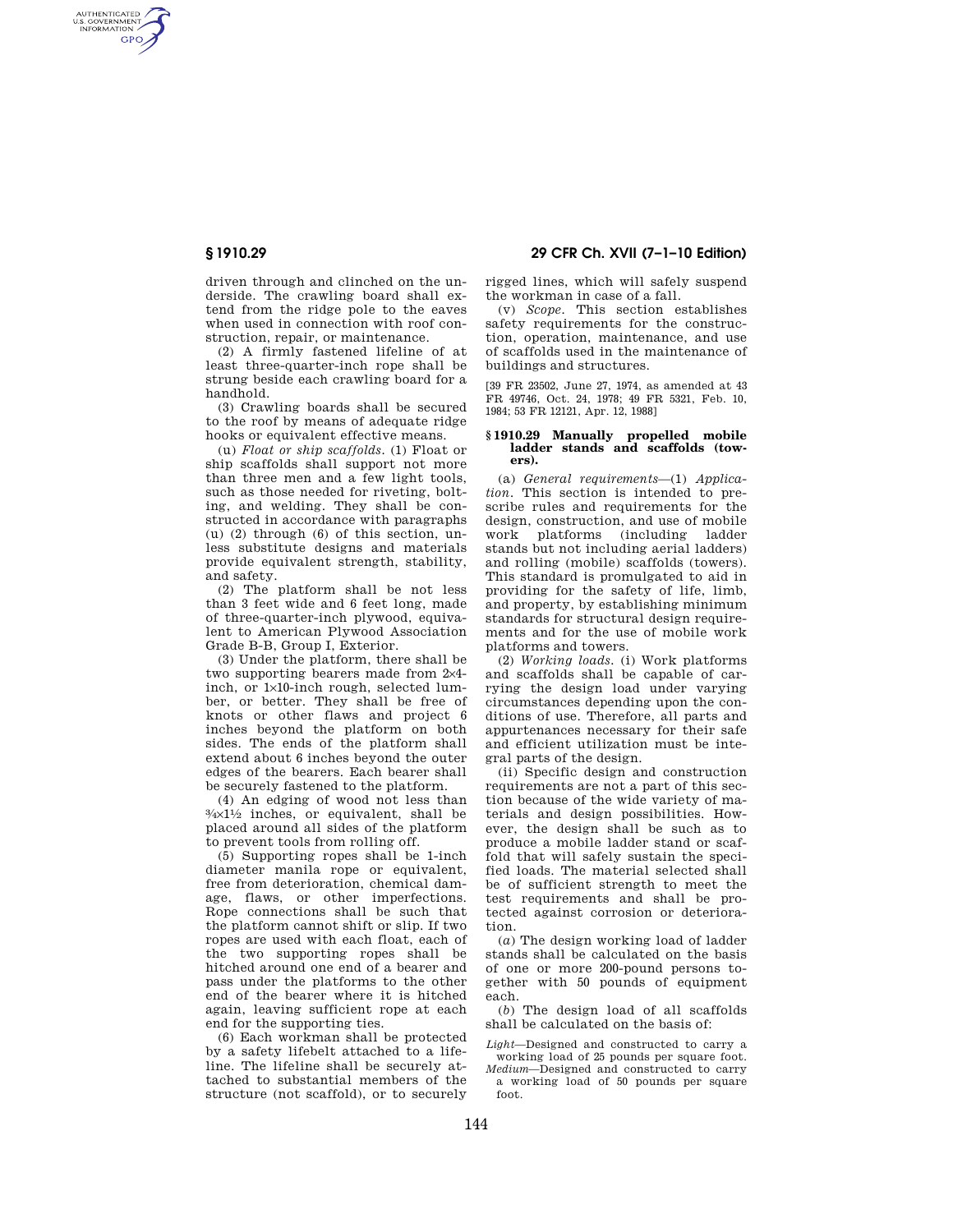# **Occupational Safety and Health Admin., Labor § 1910.29**

*Heavy*—Designed and constructed to carry a working load of 75 pounds per square foot.

All ladder stands and scaffolds shall be capable of supporting at least four times the design working load.

(iii) The materials used in mobile ladder stands and scaffolds shall be of standard manufacture and conform to standard specifications of strength, dimensions, and weights, and shall be selected to safely support the design working load.

(iv) Nails, bolts, or other fasteners used in the construction of ladders, scaffolds, and towers shall be of adequate size and in sufficient numbers at each connection to develop the designed strength of the unit. Nails shall be driven full length. (All nails should be immediately withdrawn from dismantled lumber.)

(v) All exposed surfaces shall be free from sharp edges, burrs or other safety hazards.

(3) *Work levels.* (i) The maximum work level height shall not exceed four (4) times the minimum or least base dimensions of any mobile ladder stand or scaffold. Where the basic mobile unit does not meet this requirement, suitable outrigger frames shall be employed to achieve this least base dimension, or provisions shall be made to guy or brace the unit against tipping.

(ii) The minimum platform width for any work level shall not be less than 20 inches for mobile scaffolds (towers). Ladder stands shall have a minimum step width of 16 inches.

(iii) The supporting structure for the work level shall be rigidly braced, using adequate cross bracing or diagonal bracing with rigid platforms at each work level.

(iv) The steps of ladder stands shall be fabricated from slip resistant treads.

(v) The work level platform of scaffolds (towers) shall be of wood, aluminum, or plywood planking, steel or expanded metal, for the full width of the scaffold, except for necessary openings. Work platforms shall be secured in place. All planking shall be 2-inch (nominal) scaffold grade minimum 1,500 *f.* (stress grade) construction grade lumber or equivalent.

(vi) All scaffold work levels 10 feet or higher above the ground or floor shall have a standard (4-inch nominal) toeboard.

(vii) All work levels 10 feet or higher above the ground or floor shall have a guardrail of 2- by 4-inch nominal or the equivalent installed no less than 36 inches or more than 42 inches high, with a mid-rail, when required, of 1- by 4-inch nominal lumber or equivalent.

(viii) A climbing ladder or stairway shall be provided for proper access and egress, and shall be affixed or built into the scaffold and so located that its use will not have a tendency to tip the scaffold. A landing platform shall be provided at intervals not to exceed 30 feet.

(4) *Wheels or casters.* (i) Wheels or casters shall be properly designed for strength and dimensions to support four (4) times the design working load.

(ii) All scaffold casters shall be provided with a positive wheel and/or swivel lock to prevent movement. Ladder stands shall have at least two (2) of the four (4) casters and shall be of the swivel type.

(iii) Where leveling of the elevated work platform is required, screw jacks or other suitable means for adjusting the height shall be provided in the base section of each mobile unit.

(b) *Mobile tubular welded frame scaffolds*—(1) *General.* Units shall be designed to comply with the requirements of paragraph (a) of this section.

(2) *Bracing.* Scaffolds shall be properly braced by cross braces and/or diagonal braces for securing vertical members together laterally. The cross braces shall be of a length that will automatically square and align vertical members so the erected scaffold is always plumb, square, and rigid.

(3) *Spacing.* Spacing of panels or frames shall be consistent with the loads imposed. The frames shall be placed one on top of the other with coupling or stacking pins to provide proper vertical alignment of the legs.

(4) *Locking.* Where uplift may occur, panels shall be locked together vertically by pins or other equivalent means.

(5) *Erection.* Only the manufacturer of a scaffold or his qualified designated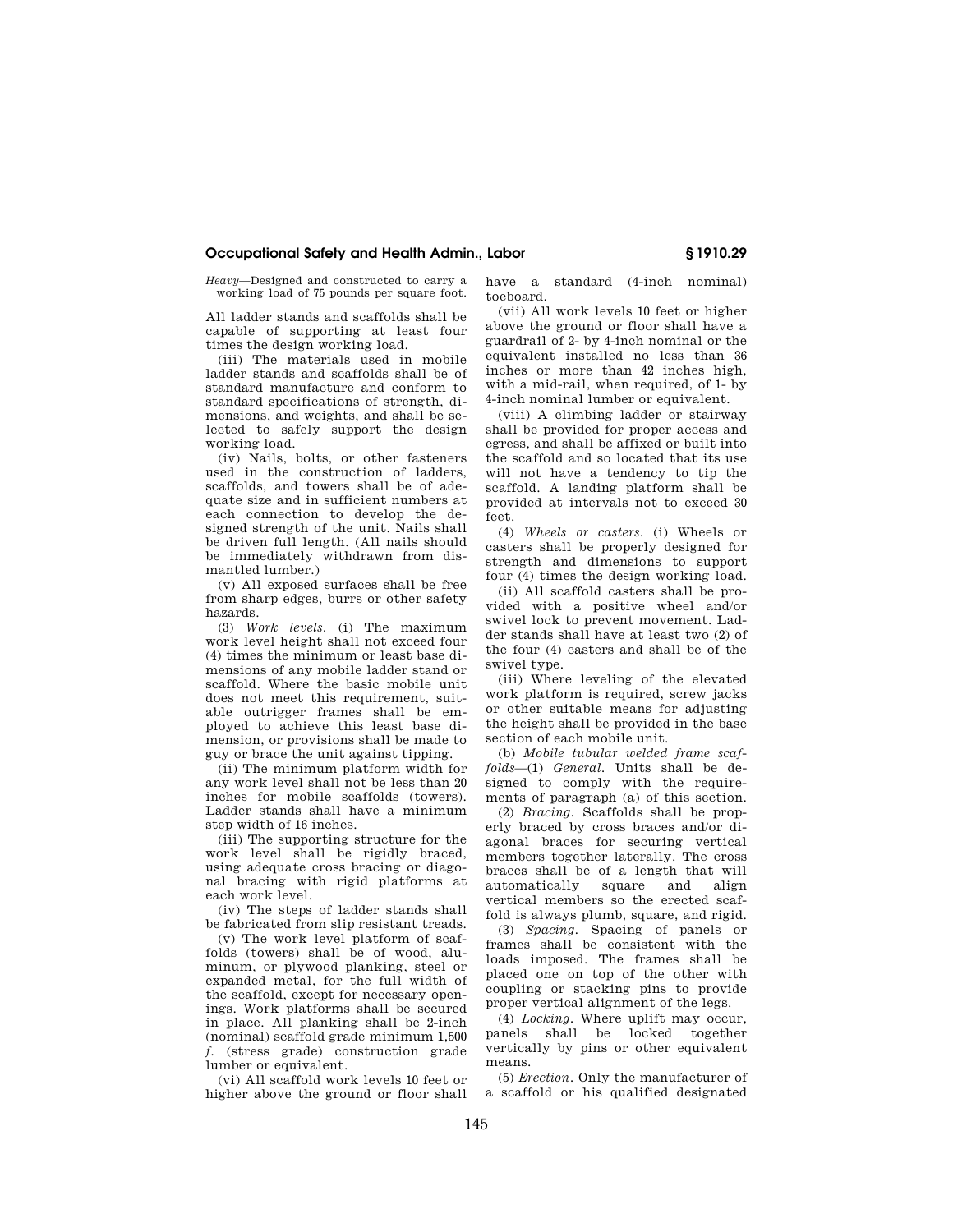agent shall be permitted to erect or supervise the erection of scaffolds exceeding 50 feet in height above the base, unless such structure is approved in writing by a registered professional engineer, or erected in accordance with instructions furnished by the manufacturer.

(c) *Mobile tubular welded sectional folding scaffolds*—(1) *General.* Units including sectional stairway and sectional ladder scaffolds shall be designed to comply with the requirements of paragraph (a) of this section.

(2) *Stairway.* An integral stairway and work platform shall be incorporated into the structure of each sectional folding stairway scaffold.

(3) *Bracing.* An integral set of pivoting and hinged folding diagonal and horizontal braces and a detachable work platform shall be incorporated into the structure of each sectional folding ladder scaffold.

(4) *Sectional folding stairway scaffolds.*  Sectional folding stairway scaffolds shall be designed as medium duty scaffolds except for high clearance. These special base sections shall be designed as light duty scaffolds. When upper sectional folding stairway scaffolds are used with a special high clearance base, the load capacity of the entire scaffold shall be reduced accordingly. The width of a sectional folding stairway scaffold shall not exceed 41⁄2 feet. The maximum length of a sectional folding stairway scaffold shall not exceed 6 feet.

(5) *Sectional folding ladder scaffolds.*  Sectional folding ladder scaffolds shall be designed as light duty scaffolds including special base (open end) sections which are designed for high clearance. For certain special applications the six-foot (6′) folding ladder scaffolds, except for special high clearance base sections, shall be designed for use as medium duty scaffolds. The width of a sectional folding ladder scaffold shall not exceed 41⁄2 feet. The maximum length of a sectional folding ladder scaffold shall not exceed 6 feet 6 inches for a six-foot (6′) long unit, 8 feet 6 inches for an eight-foot (8′) unit or 10 feet 6 inches for a ten-foot (10′) long unit.

(6) *End frames.* The end frames of sectional ladder and stairway scaffolds

**§ 1910.29 29 CFR Ch. XVII (7–1–10 Edition)** 

shall be designed so that the horizontal bearers provide supports for multiple planking levels.

(7) *Erection.* Only the manufacturer of the scaffold or his qualified designated agent shall be permitted to erect or supervise the erection of scaffolds exceeding 50 feet in height above the base, unless such structure is approved in writing by a licensed professional engineer, or erected in accordance with instructions furnished by the manufacturer.

(d) *Mobile tube and coupler scaffolds*— (1) *Design.* Units shall be designed to comply with the applicable requirements of paragraph (a) of this section.

(2) *Material.* The material used for the couplers shall be of a structural type, such as a drop-forged steel, malleable iron or structural grade aluminum. The use of gray cast iron is prohibited.

(3) *Erection.* Only the manufacturer of the scaffold or his qualified designated agent shall be permitted to erect or supervise the erection of scaffolds exceeding 50 feet in height above the base, unless such structure is approved in writing by a licensed professional engineer, or erected in accordance with instructions furnished by the manufacturer.

(e) *Mobile work platforms*—(1) *Design.*  Units shall be designed for the use intended and shall comply with the requirements of paragraph (a) of this section.

(2) *Base width.* The minimum width of the base of mobile work platforms shall not be less than 20 inches.

(3) *Bracing.* Adequate rigid diagonal bracing to vertical members shall be provided.

(f) *Mobile ladder stands*—(1) *Design.*  Units shall comply with applicable requirements of paragraph (a) of this section.

(2) *Base width.* The minimum base width shall conform to paragraph  $(a)(3)(i)$  of this section. The maximum length of the base section shall be the total length of combined steps and top assembly, measured horizontally, plus five-eighths inch per step of rise.

(3) *Steps.* Steps shall be uniformly spaced, and sloped, with a rise of not less than nine (9) inches, nor more than ten (10) inches, and a depth of not less seven (7) inches. The slope of the steps section shall be a minimum of fifty-